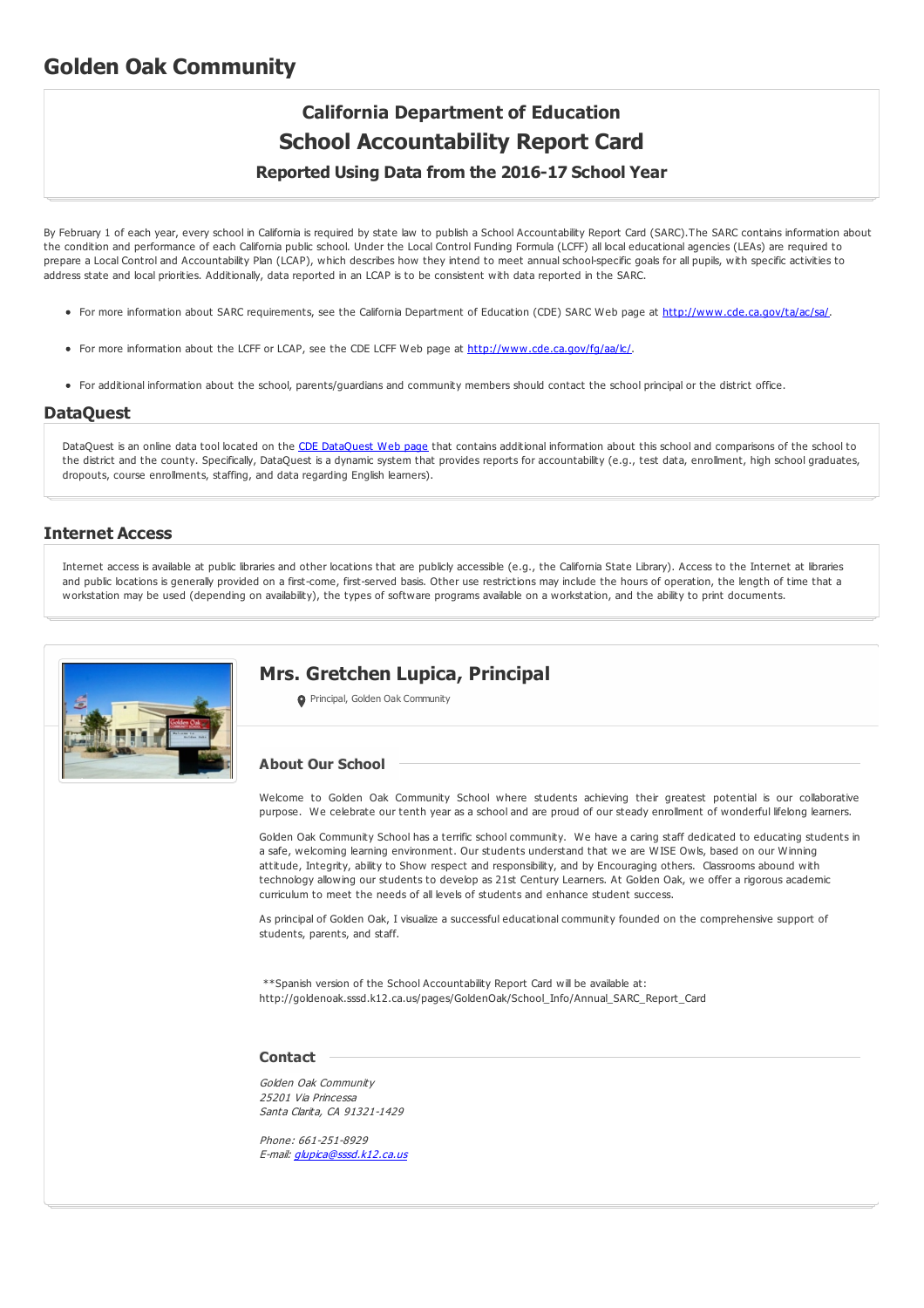# **About This School**

**Contact Information (School Year 2017-18)**

| District Contact Information (School Year 2017-18) |                           |  |  |  |
|----------------------------------------------------|---------------------------|--|--|--|
| <b>District Name</b>                               | Sulphur Springs Union     |  |  |  |
| <b>Phone Number</b>                                | $(661)$ 252-5131          |  |  |  |
| Superintendent                                     | Catherine Kawaguchi       |  |  |  |
| <b>E-mail Address</b>                              | ckawaquchi@sssd.k12.ca.us |  |  |  |
| <b>Web Site</b>                                    | http://www.sssd.k12.ca.us |  |  |  |

| School Contact Information (School Year 2017-18)                      |                                 |  |  |  |
|-----------------------------------------------------------------------|---------------------------------|--|--|--|
| <b>School Name</b>                                                    | Golden Oak Community            |  |  |  |
| <b>Street</b>                                                         | 25201 Via Princessa             |  |  |  |
| City, State, Zip                                                      | Santa Clarita, Ca, 91321-1429   |  |  |  |
| <b>Phone Number</b>                                                   | 661-251-8929                    |  |  |  |
| <b>Principal</b>                                                      | Mrs. Gretchen Lupica, Principal |  |  |  |
| <b>E-mail Address</b>                                                 | glupica@sssd.k12.ca.us          |  |  |  |
| <b>Web Site</b><br>https://www.sssd.k12.ca.us/site/Default.aspx?PageI |                                 |  |  |  |
| County-District-School 19650450116616<br>(CDS) Code                   |                                 |  |  |  |

Last updated: 11/14/2017

#### **School Description and Mission Statement (School Year 2017-18)**

Golden Oak Community School, established in 2008, had 550 students enrolled at the beginning of the 2016-2017 school year. Approximately 20% of the student population participates in the Free & Reduced Lunch Program and 11% of our students have a first language that is other than English. Golden Oak is proud of the state of the art technology present in all classrooms, including the computer and science labs, allowing the students at Golden Oak to develop as 21st Century Learners.

Golden Oak teachers continue to follow a Professional Learning Community model, with our vision and mission to deliver a challenging curriculum that is based on the California State Standards. Instruction is guided by grade level common assessments identifying the current level of student learning. Grade level teachers collaboratively plan lessons to meet the individual student needs. The effective use of a wide range of teaching strategies and a variety of high quality, readily available materials allow the highly qualified teachers to bring the curriculum to life.

For the 2016-17 school year, Golden Oak employs 21 general education teachers in our Kindergarten through Sixth Grade. Student learning is supported by a 60% Speech and Language Pathologist, a 60% Resource Specialist Program Teacher, and a 40% School Psychologist. Classified employees include a part time Library Technician, a part time Computer Lab Specialist and a Science Lab Technician.

Students at Golden Oak are recognized for their dedication to academics and character development through Caught Being Good slips, monthly academic and character awards, and a weekly principal's award titled "The Wise Owl Award."

Golden Oak is rich with parent support and involvement. Parent volunteers are visible in every classroom. There is a strong partnership between school personnel and the PTA. We share a common goal of inspiring students to be their personal best.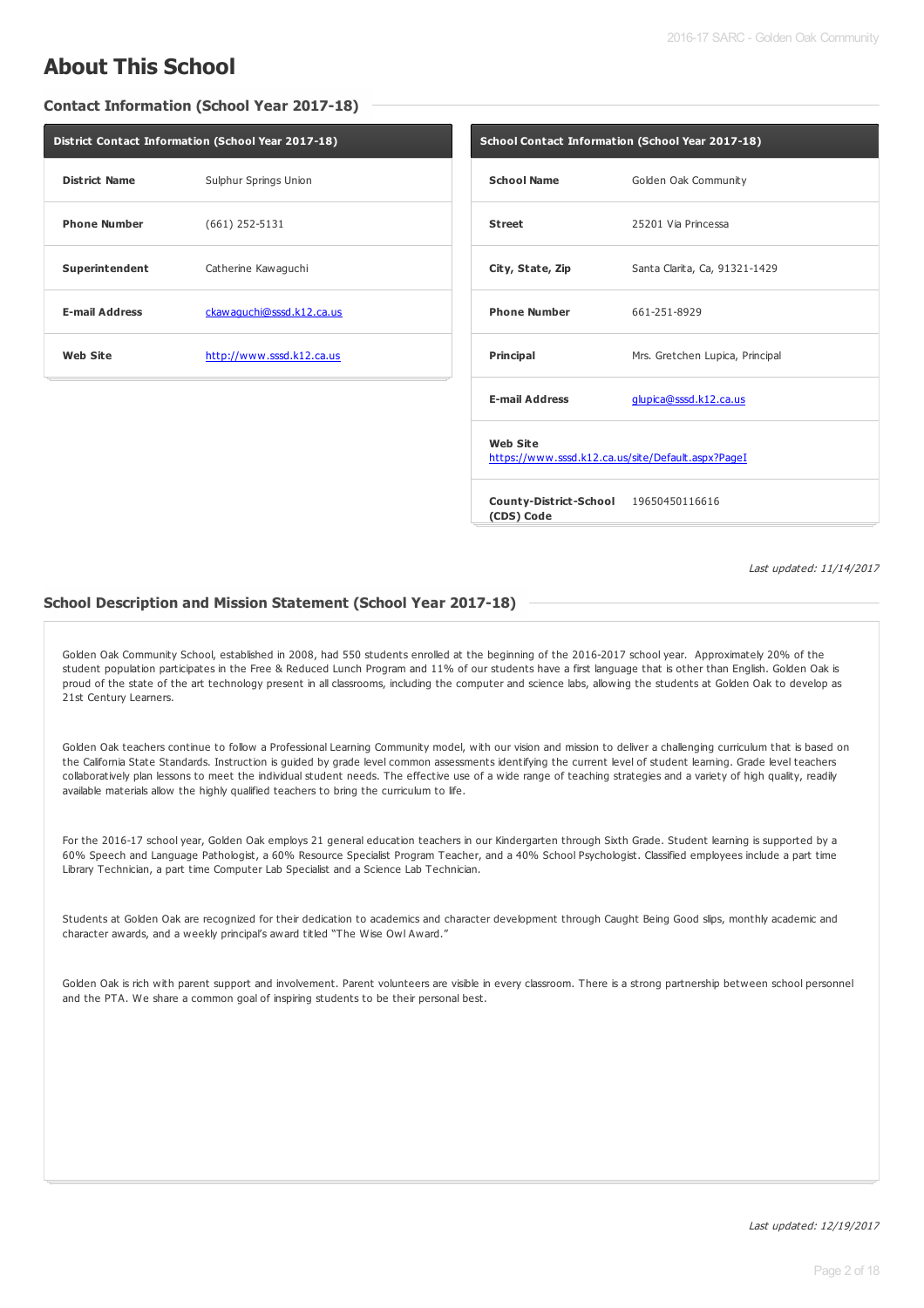## **Student Enrollment by Grade Level (School Year 2016-17)**

| <b>Grade Level</b>      | <b>Number of Students</b> |
|-------------------------|---------------------------|
| Kindergarten            | 78                        |
| Grade 1                 | 77                        |
| Grade 2                 | 75                        |
| Grade 3                 | 74                        |
| Grade 4                 | 82                        |
| Grade 5                 | 83                        |
| Grade 6                 | 87                        |
| <b>Total Enrollment</b> | 556                       |



Last updated: 11/28/2017

## **Student Enrollment by Student Group (School Year 2016-17)**

| <b>Student Group</b>                | <b>Percent of Total Enrollment</b> |
|-------------------------------------|------------------------------------|
| Black or African American           | 6.5%                               |
| American Indian or Alaska Native    | $0.2 \%$                           |
| Asian                               | 10.8%                              |
| Filipino                            | 4.1%                               |
| Hispanic or Latino                  | 39.0 %                             |
| Native Hawaiian or Pacific Islander | $0.2 \%$                           |
| White                               | 35.1%                              |
| Two or More Races                   | 4.1%                               |
| Other                               | $0.0\%$                            |
| <b>Student Group (Other)</b>        | <b>Percent of Total Enrollment</b> |
| Socioeconomically Disadvantaged     | 23.6%                              |
| English Learners                    | 9.4%                               |
| Students with Disabilities          | 7.6%                               |
| Foster Youth                        | $0.4\%$                            |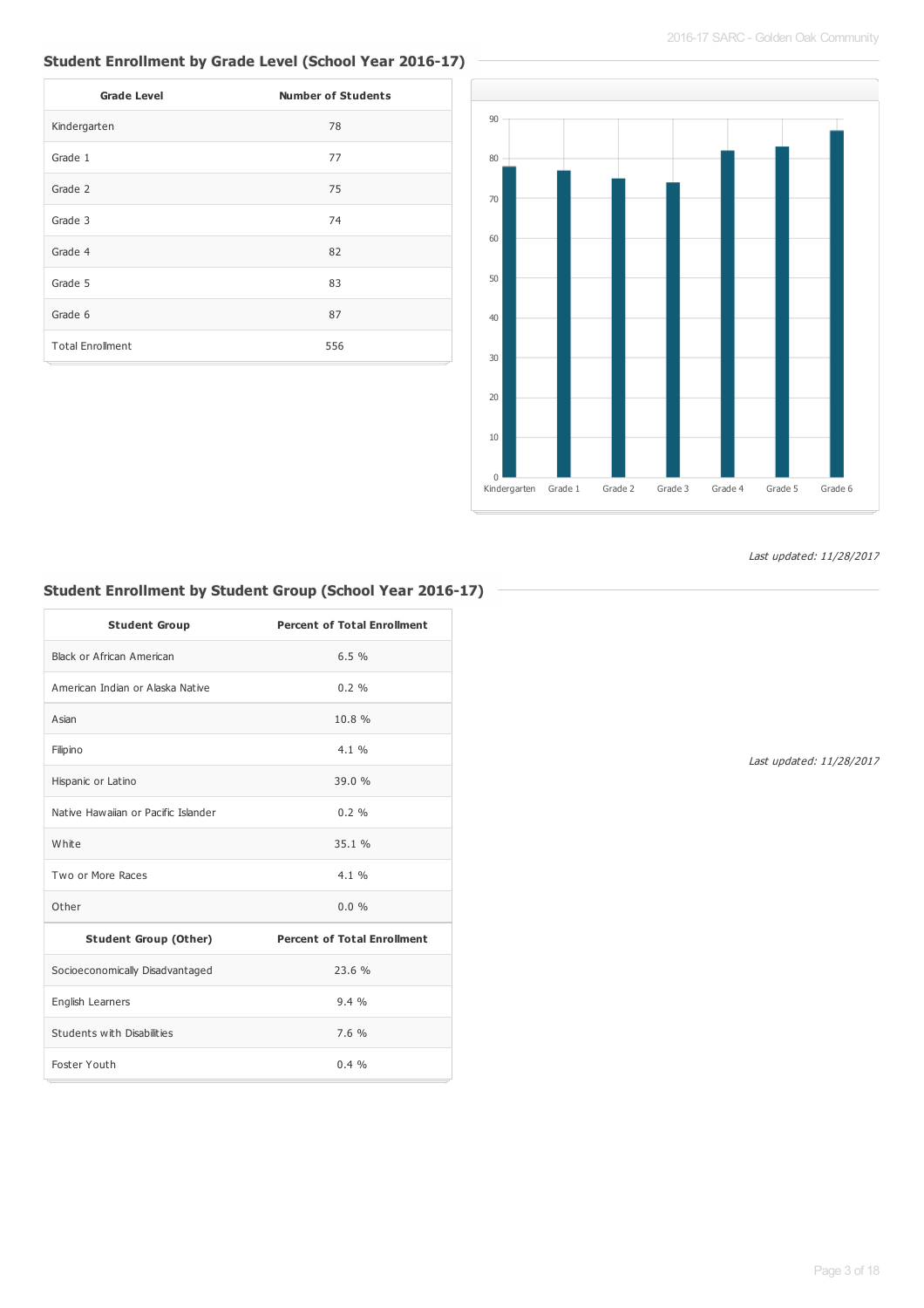# **A. Conditions of Learning**

# **State Priority: Basic**

The SARC provides the following information relevant to the State priority: Basic (Priority 1):

- . Degree to which teachers are appropriately assigned and fully credentialed in the subject area and for the pupils they are teaching;
- Pupils have access to standards-aligned instructional materials; and
- School facilities are maintained in good repair

## **Teacher Credentials**

| <b>Teachers</b>                                                                   | School         |                |                | <b>District</b> |  |
|-----------------------------------------------------------------------------------|----------------|----------------|----------------|-----------------|--|
|                                                                                   | $2015 -$<br>16 | $2016 -$<br>17 | $2017 -$<br>18 | $2017 -$<br>18  |  |
| With Full Credential                                                              | 21             | 22             | 22             | 255             |  |
| Without Full Credential                                                           |                |                |                | 2               |  |
| Teachers Teaching Outside Subject<br>Area of Competence (with full<br>credential) |                |                |                |                 |  |



#### Last updated: 12/19/2017

### **Teacher Misassignments and Vacant Teacher Positions**

| <b>Indicator</b>                                  | $2015 -$<br>16 | $2016 -$<br>17 | $2017 -$<br>18 |
|---------------------------------------------------|----------------|----------------|----------------|
| Misassignments of Teachers of English<br>Learners | 0              | 0              | 0              |
| Total Teacher Misassignments*                     | U              | U              | 0              |
| Vacant Teacher Positions                          | 0              |                | 0              |



Note: "Misassignments" refers to the number of positions filled by teachers who lack legal authorization to teach that grade level, subject area, student group, etc.

\* Total Teacher Misassignments includes the number of Misassignments of Teachers of English Learners.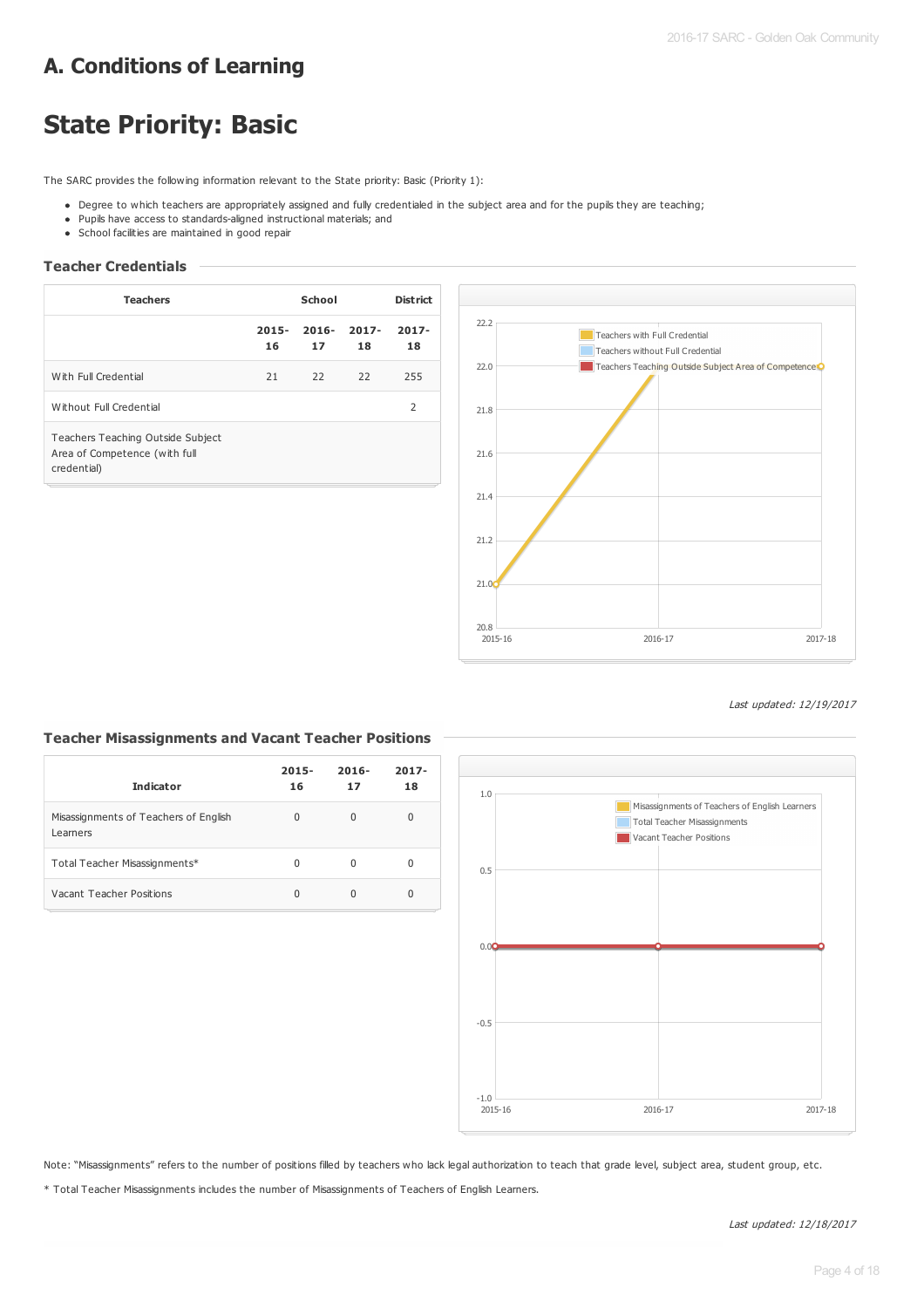# **Quality, Currency, Availability of Textbooks and Instructional Materials (School Year 2017-18)**

Year and month in which the data were collected: January 2018

| Subject                                          | Textbooks and Instructional Materials/year of<br>Adoption | <b>From Most Recent</b><br>Adoption? | Percent Students Lacking Own Assigned<br>Copy |
|--------------------------------------------------|-----------------------------------------------------------|--------------------------------------|-----------------------------------------------|
| Reading/Language Arts                            | Benchmark Advance K-6<br>Ready to Advance TK              | Yes                                  | $0.0 \%$                                      |
|                                                  |                                                           |                                      |                                               |
| Mathematics                                      | Houghton Mifflin California: Math Expressions             | Yes                                  | $0.0 \%$                                      |
| Science                                          | Houghton Mifflin- California Science K-2                  | Yes                                  | $0.0 \%$                                      |
|                                                  | Pearson California Science 3-6                            |                                      |                                               |
| <b>History-Social Science</b>                    | Pearson History/Social Science for California K-5         | Yes                                  | $0.0 \%$                                      |
|                                                  | Harcourt Reflections 6                                    |                                      |                                               |
| Foreign Language                                 |                                                           |                                      | $0.0 \%$                                      |
| Health                                           | Houghton Mifflin & Pearson                                | Yes                                  | 0.0%                                          |
| Visual and Performing Arts                       | McGraw Hill, Share the Music 1995                         | Yes                                  | $0.0 \%$                                      |
|                                                  | Davis Publications, Adventures in Art 1998                |                                      |                                               |
| Science Lab Eqpmt (Grades<br>$9-12)$             | N/A                                                       | N/A                                  | $0.0 \%$                                      |
| Note: Cells with N/A values do not require data. |                                                           |                                      |                                               |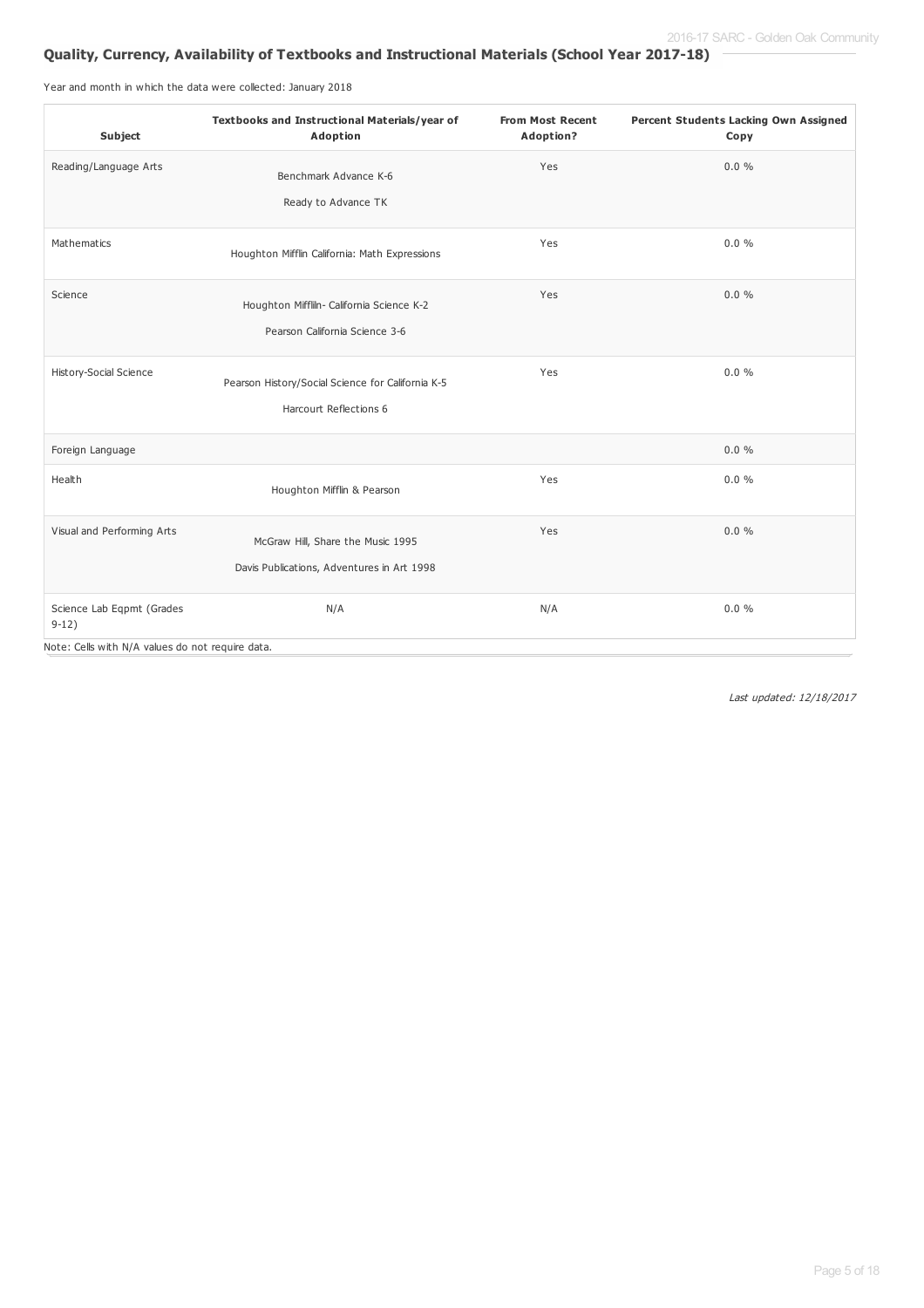#### **School Facility Conditions and Planned Improvements**

Golden Oak's construction was completed in the spring of 2008. The campus is comprised of three main buildings. The main building is a single story and houses the administrative offices, staff workroom, staff lounge, a stage, the school kitchen and the multi-purpose room. The other two buildings are two story and house classrooms, the Library, Computer Lab and Science Lab. Golden Oak has both hard and green scape. There is a full soccer field along with a running track. A separate play area is provided for our kindergarten students.

A daily schedule for the custodial staff (comprised of one full time day custodian and one full time night custodian) is followed to maintain a clean school facility. The district grounds crew is scheduled for one day a week to monitor and care for the grounds of the school facility.

Monthly inspections are done to monitor the cleanliness of the school site.

Our campus is well maintained and in very good condition.

At this time there is not a need for any planned improvements.

Last updated: 11/14/2017

### **School Facility Good Repair Status**

Year and month of the most recent FIT report: January 2017

| <b>System Inspected</b>                                            | Rating | <b>Repair Needed and</b><br><b>Action Taken or</b><br><b>Planned</b> |
|--------------------------------------------------------------------|--------|----------------------------------------------------------------------|
| Systems: Gas Leaks, Mechanical/HVAC,<br>Sewer                      | Good   |                                                                      |
| <b>Interior: Interior Surfaces</b>                                 | Good   |                                                                      |
| Cleanliness: Overall Cleanliness,<br>Pest/Vermin Infestation       | Good   |                                                                      |
| Electrical: Electrical                                             | Good   |                                                                      |
| Restrooms/Fountains: Restrooms,<br>Sinks/Fountains                 | Good   |                                                                      |
| Safety: Fire Safety, Hazardous Materials                           | Good   |                                                                      |
| Structural: Structural Damage, Roofs                               | Good   |                                                                      |
| External: Playground/School Grounds,<br>Windows/Doors/Gates/Fences | Good   |                                                                      |

## **Overall Facility Rate**

Year and month of the most recent FIT report: January 2017

Overall Rating Good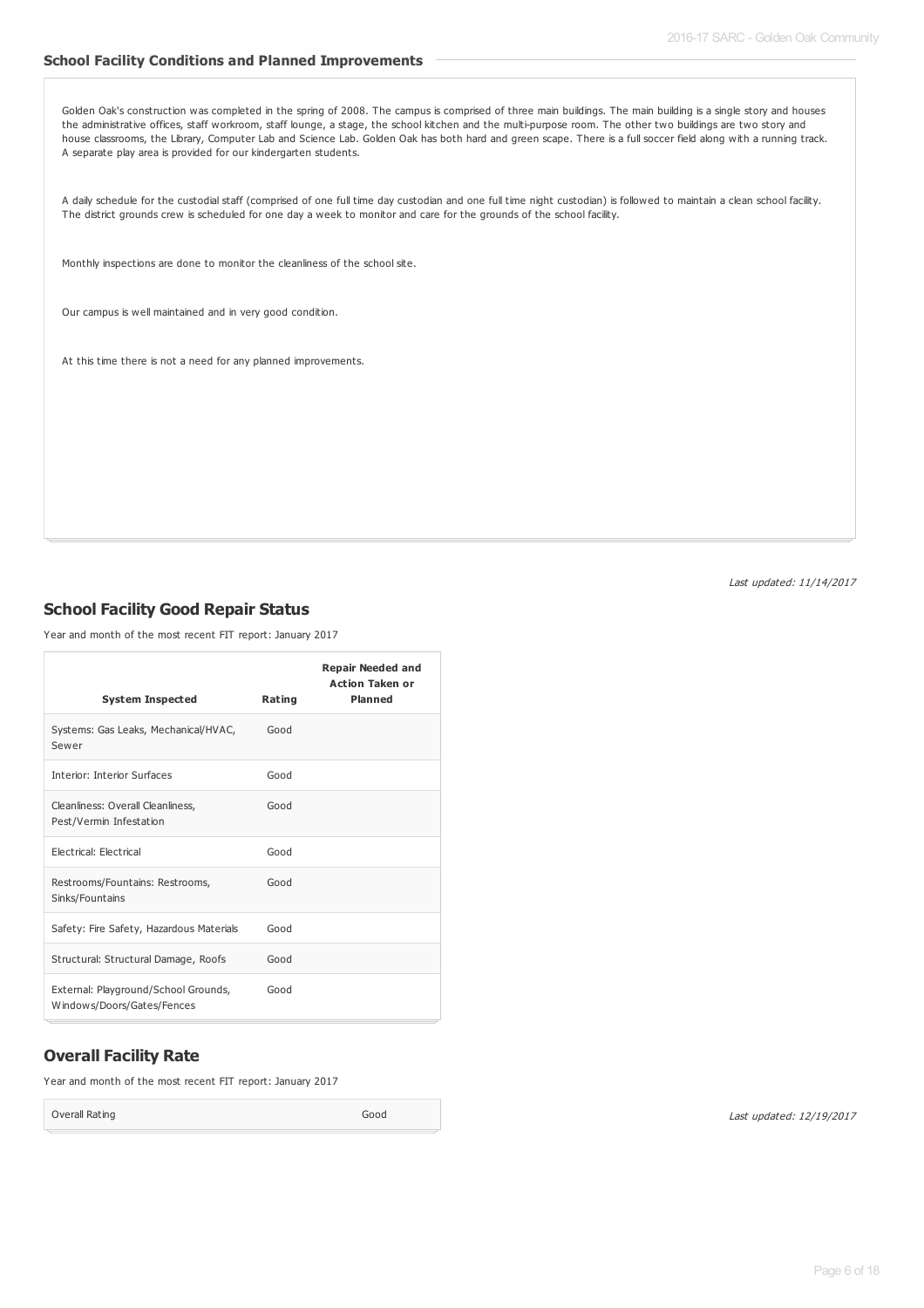# **B. Pupil Outcomes**

# **State Priority: Pupil Achievement**

The SARC provides the following information relevant to the State priority: Pupil Achievement (Priority 4):

- **Statewide assessments** (i.e., California Assessment of Student Performance and Progress [CAASPP] System, which includes the Smarter Balanced Summative Assessments for students in the general education population and the California Alternate Assessments [CAAs] for English language arts/literacy [ELA] and mathematics given in grades three through eight and grade eleven. Only eligible students may participate in the administration of the CAAs. CAAs items are aligned with alternate achievement standards, which are linked with the Common Core State Standards [CCSS] for students with the most significant cognitive disabilities); and
- The percentage of students who have successfully completed courses that satisfy the requirements for entrance to the University of California and the California State University, or career technical education sequences or programs of study.

#### **CAASPP Test Results in ELA and Mathematics for All Students**

#### **Grades Three through Eight and Grade Eleven (School Year 2016-17)**

|                                                      |         | Percentage of Students Meeting or Exceeding the State Standards |                 |         |              |         |  |  |
|------------------------------------------------------|---------|-----------------------------------------------------------------|-----------------|---------|--------------|---------|--|--|
|                                                      | School  |                                                                 | <b>District</b> |         | <b>State</b> |         |  |  |
| <b>Subject</b>                                       | 2015-16 | 2016-17                                                         | 2015-16         | 2016-17 | 2015-16      | 2016-17 |  |  |
| English Language Arts / Literacy (grades 3-8 and 11) | 69%     | 67%                                                             | 59%             | 60%     | 48%          | 48%     |  |  |
| Mathematics (grades 3-8 and 11)                      | 60%     | 54%                                                             | 47%             | 49%     | 36%          | 37%     |  |  |

Note: Percentages are not calculated when the number of students tested is ten or less, either because the number of students in this category is too small for statistical accuracy or to protect student privacy.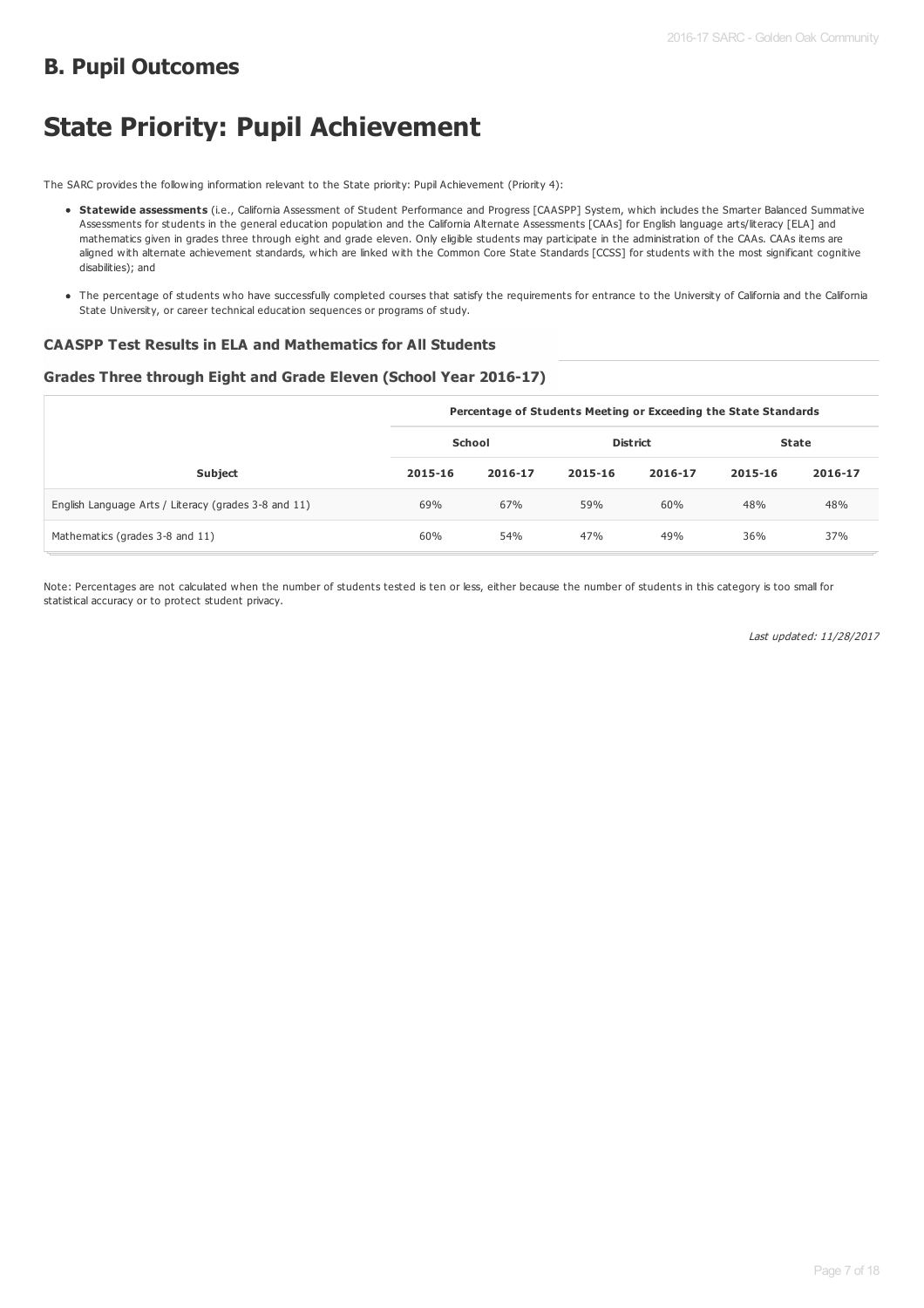### **CAASPP Test Results in ELA by Student Group**

#### **Grades Three through Eight and Grade Eleven (School Year 2016-17)**

| <b>Student Group</b>                          | <b>Total Enrollment</b>            | <b>Number Tested</b>                                | <b>Percent Tested</b>                               | <b>Percent Met or Exceeded</b> |
|-----------------------------------------------|------------------------------------|-----------------------------------------------------|-----------------------------------------------------|--------------------------------|
| All Students                                  | 330                                | 325                                                 | 98.48%                                              | 67.08%                         |
| Male                                          | 164                                | 162                                                 | 98.78%                                              | 66.05%                         |
| Female                                        | 166                                | 163                                                 | 98.19%                                              | 68.10%                         |
| <b>Black or African American</b>              | 23                                 | 23                                                  | 100.00%                                             | 56.52%                         |
| American Indian or Alaska Native              |                                    |                                                     |                                                     |                                |
| Asian                                         | 37                                 | 36                                                  | 97.30%                                              | 75.00%                         |
| Filipino                                      | 12                                 | 12                                                  | 100.00%                                             | 91.67%                         |
| Hispanic or Latino                            | 121                                | 119                                                 | 98.35%                                              | 62.18%                         |
| Native Hawaiian or Pacific Islander           | $\hspace{0.05cm} -\hspace{0.05cm}$ | $\hspace{0.05cm} -\hspace{0.05cm} -\hspace{0.05cm}$ | $\hspace{0.05cm} -\hspace{0.05cm} -\hspace{0.05cm}$ |                                |
| White                                         | 120                                | 118                                                 | 98.33%                                              | 67.80%                         |
| Two or More Races                             | 16                                 | 16                                                  | 100.00%                                             | 75.00%                         |
| Socioeconomically Disadvantaged               | 80                                 | 75                                                  | 93.75%                                              | 54.67%                         |
| English Learners                              | 61                                 | 56                                                  | 91.80%                                              | 62.50%                         |
| Students with Disabilities                    | 20                                 | 20                                                  | 100.00%                                             | 30.00%                         |
| Students Receiving Migrant Education Services |                                    |                                                     |                                                     |                                |
| Foster Youth                                  |                                    |                                                     |                                                     |                                |

Note: ELA test results include the Smarter Balanced Summative Assessment and the CAA. The "Percent Met or Exceeded" is calculated by taking the total number of students who met or exceeded the standard on the Smarter Balanced Summative Assessment plus the total number of students who met the standard (i.e., achieved Level 3–Alternate) on the CAAs divided by the total number of students who participated in both assessments.

Note: Double dashes (--) appear in the table when the number of students is ten or less, either because the number of students in this category is too small for statistical accuracy or to protect student privacy.

Note: The number of students tested includes all students who participated in the test whether they received a score or not; however, the number of students tested is not the number that was used to calculate the achievement level percentages. The achievement level percentages are calculated using only students who received scores.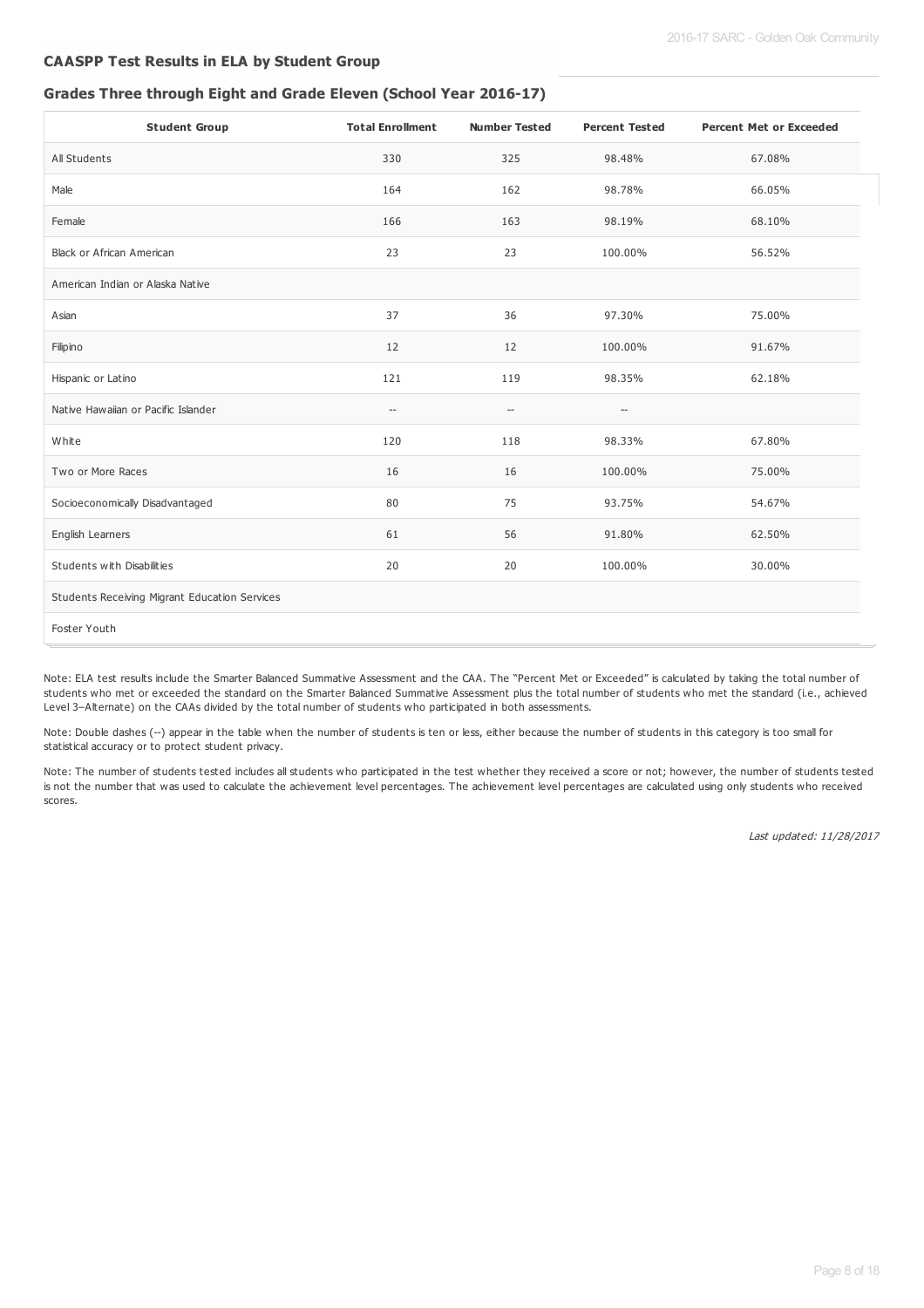## **CAASPP Test Results in Mathematics by Student Group**

## **Grades Three through Eight and Grade Eleven (School Year 2016-17)**

| <b>Student Group</b>                          | <b>Total Enrollment</b>                             | <b>Number Tested</b> | <b>Percent Tested</b> | <b>Percent Met or Exceeded</b> |
|-----------------------------------------------|-----------------------------------------------------|----------------------|-----------------------|--------------------------------|
| All Students                                  | 330                                                 | 329                  | 99.70%                | 54.41%                         |
| Male                                          | 164                                                 | 164                  | 100.00%               | 57.93%                         |
| Female                                        | 166                                                 | 165                  | 99.40%                | 50.91%                         |
| <b>Black or African American</b>              | 23                                                  | 23                   | 100.00%               | 43.48%                         |
| American Indian or Alaska Native              |                                                     |                      |                       |                                |
| Asian                                         | 37                                                  | 37                   | 100.00%               | 72.97%                         |
| Filipino                                      | 12                                                  | 12                   | 100.00%               | 75.00%                         |
| Hispanic or Latino                            | 121                                                 | 121                  | 100.00%               | 45.45%                         |
| Native Hawaiian or Pacific Islander           | $\hspace{0.05cm} -\hspace{0.05cm} -\hspace{0.05cm}$ | --                   | --                    |                                |
| White                                         | 120                                                 | 119                  | 99.17%                | 55.46%                         |
| Two or More Races                             | 16                                                  | 16                   | 100.00%               | 68.75%                         |
| Socioeconomically Disadvantaged               | 80                                                  | 80                   | 100.00%               | 40.00%                         |
| English Learners                              | 61                                                  | 61                   | 100.00%               | 44.26%                         |
| Students with Disabilities                    | 20                                                  | 20                   | 100.00%               | 25.00%                         |
| Students Receiving Migrant Education Services |                                                     |                      |                       |                                |
| Foster Youth                                  |                                                     |                      |                       |                                |

Note: Mathematics test results include the Smarter Balanced Summative Assessment and the CAA. The "Percent Met or Exceeded" is calculated by taking the total number of students who met or exceeded the standard on the Smarter Balanced Summative Assessment plus the total number of students who met the standard (i.e., achieved Level 3–Alternate) on the CAAs divided by the total number of students who participated in both assessments.

Note: Double dashes (--) appear in the table when the number of students is ten or less, either because the number of students in this category is too small for statistical accuracy or to protect student privacy.

Note: The number of students tested includes all students who participated in the test whether they received a score or not; however, the number of students tested is not the number that was used to calculate the achievement level percentages. The achievement level percentages are calculated using only students who received scores.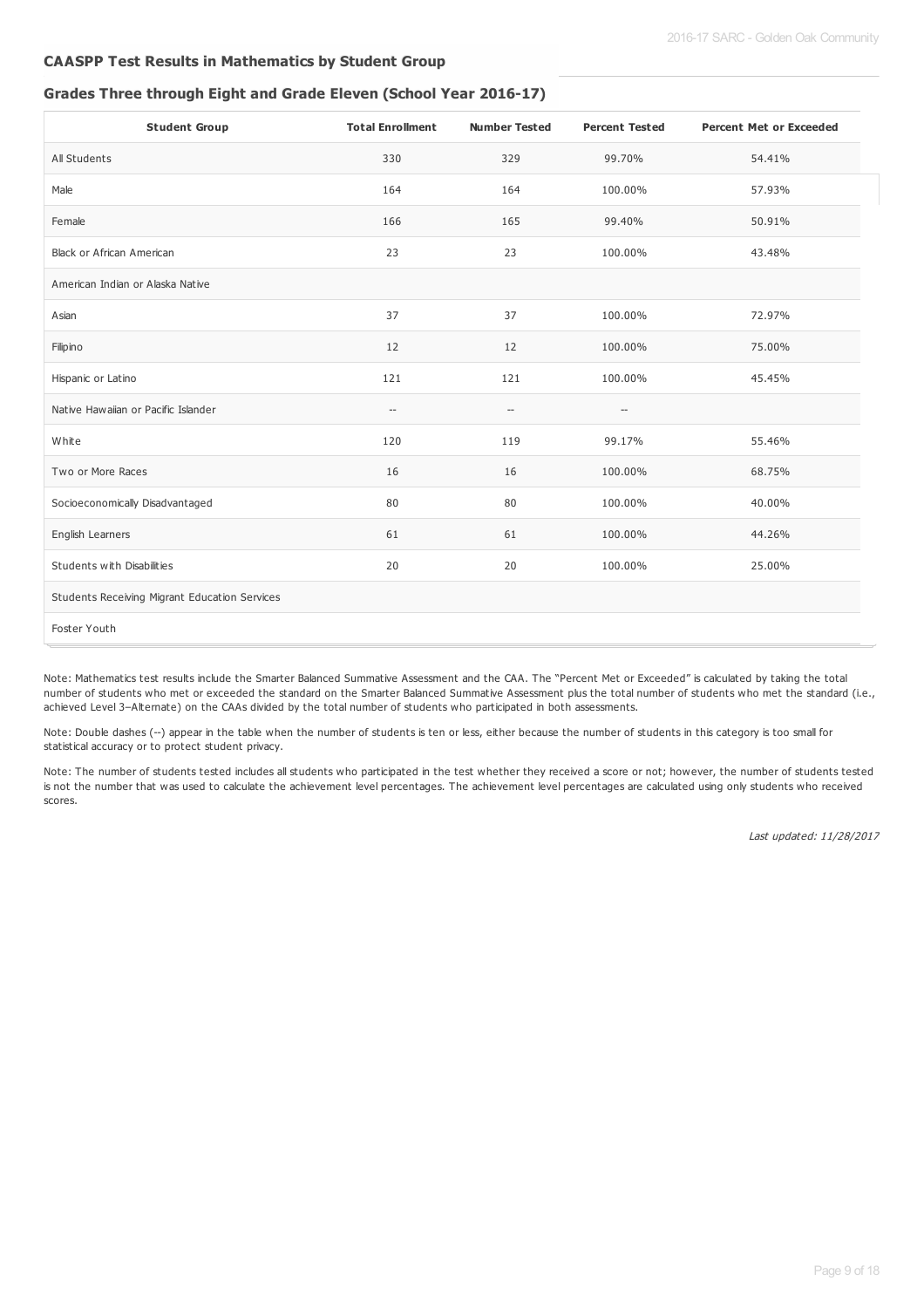#### **CAASPP Test Results in Science for All Students**

#### **Grades Five, Eight and Ten**

|                               | Percentage of Students Scoring at Proficient or Advanced |         |                 |         |              |         |
|-------------------------------|----------------------------------------------------------|---------|-----------------|---------|--------------|---------|
|                               | School                                                   |         | <b>District</b> |         | <b>State</b> |         |
| Subject                       | 2014-15                                                  | 2015-16 | 2014-15         | 2015-16 | 2014-15      | 2015-16 |
| Science (grades 5, 8, and 10) | 84.0%                                                    | 89.0%   | 76.0%           | 71.0%   | 56%          | 54%     |

Note: Science test results include California Standards Tests (CSTs), California Modified Assessment (CMA), and California Alternate Performance Assessment (CAPA) in grades five, eight, and ten.

Note: Scores are not shown when the number of students tested is ten or less, either because the number of students in this category is too small for statistical accuracy or to protect student privacy.

Note:The 2016-17 data are not available. The California Department of Education is developing a new science assessment based on the Next Generation Science Standards for California Public Schools (CA NGSS). The new California Science Test (CAST) was piloted in spring 2017. The CST and CMA for Science will no longer be administered.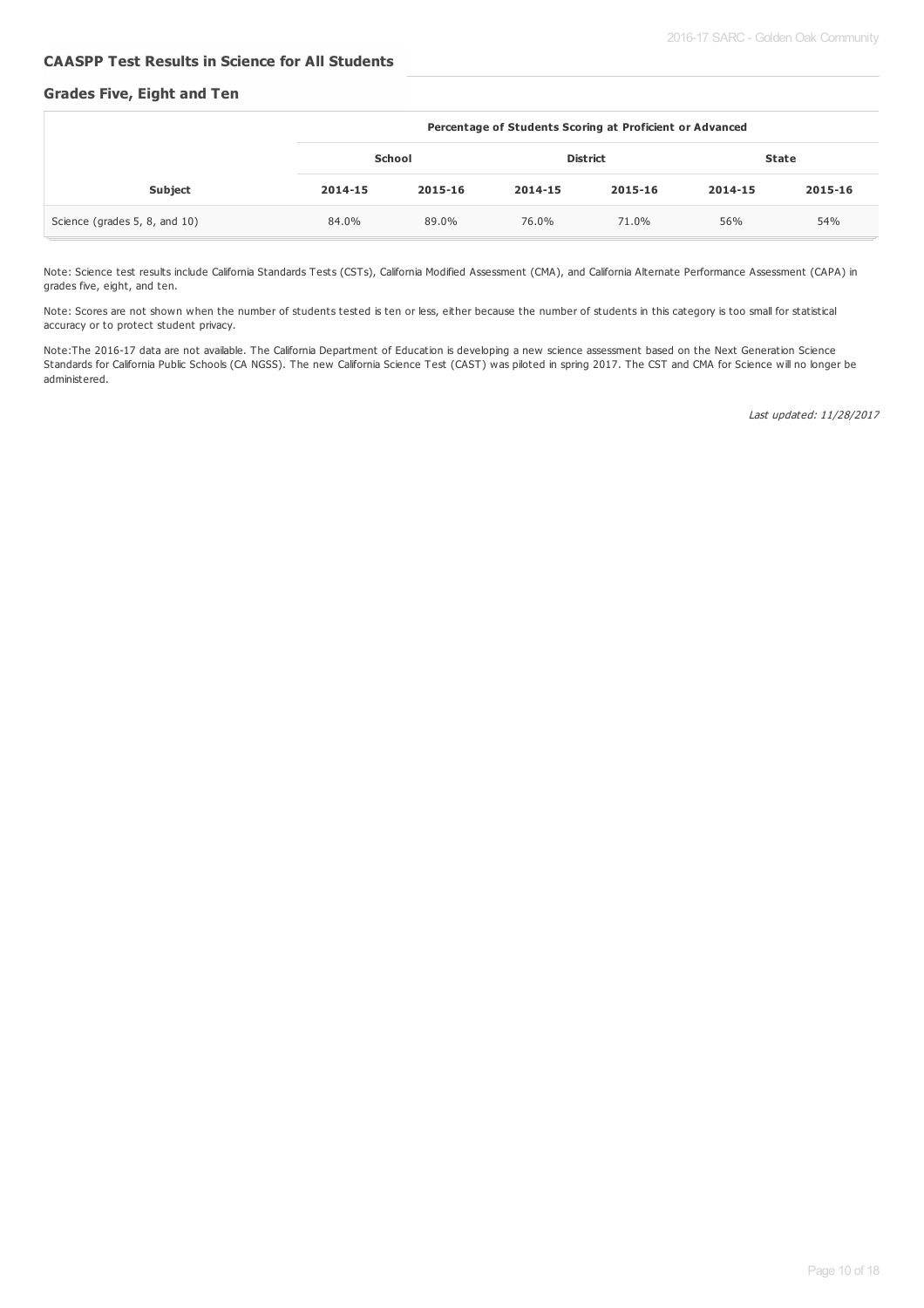# **State Priority: Other Pupil Outcomes**

The SARC provides the following information relevant to the State priority: Other Pupil Outcomes (Priority 8):

Pupil outcomes in the subject area of physical education

#### **California Physical Fitness Test Results (School Year 2016-17)**

|                    | <b>Percentage of Students Meeting Fitness Standards</b> |                                      |                                     |  |  |  |
|--------------------|---------------------------------------------------------|--------------------------------------|-------------------------------------|--|--|--|
| <b>Grade Level</b> | <b>Four of Six Fitness Standards</b>                    | <b>Five of Six Fitness Standards</b> | <b>Six of Six Fitness Standards</b> |  |  |  |
|                    | 12.0%                                                   | 26.5%                                | 43.4%                               |  |  |  |

Note: Percentages are not calculated when the number of students tested is ten or less, either because the number of students in this category is too small for statistical accuracy or to protect student privacy.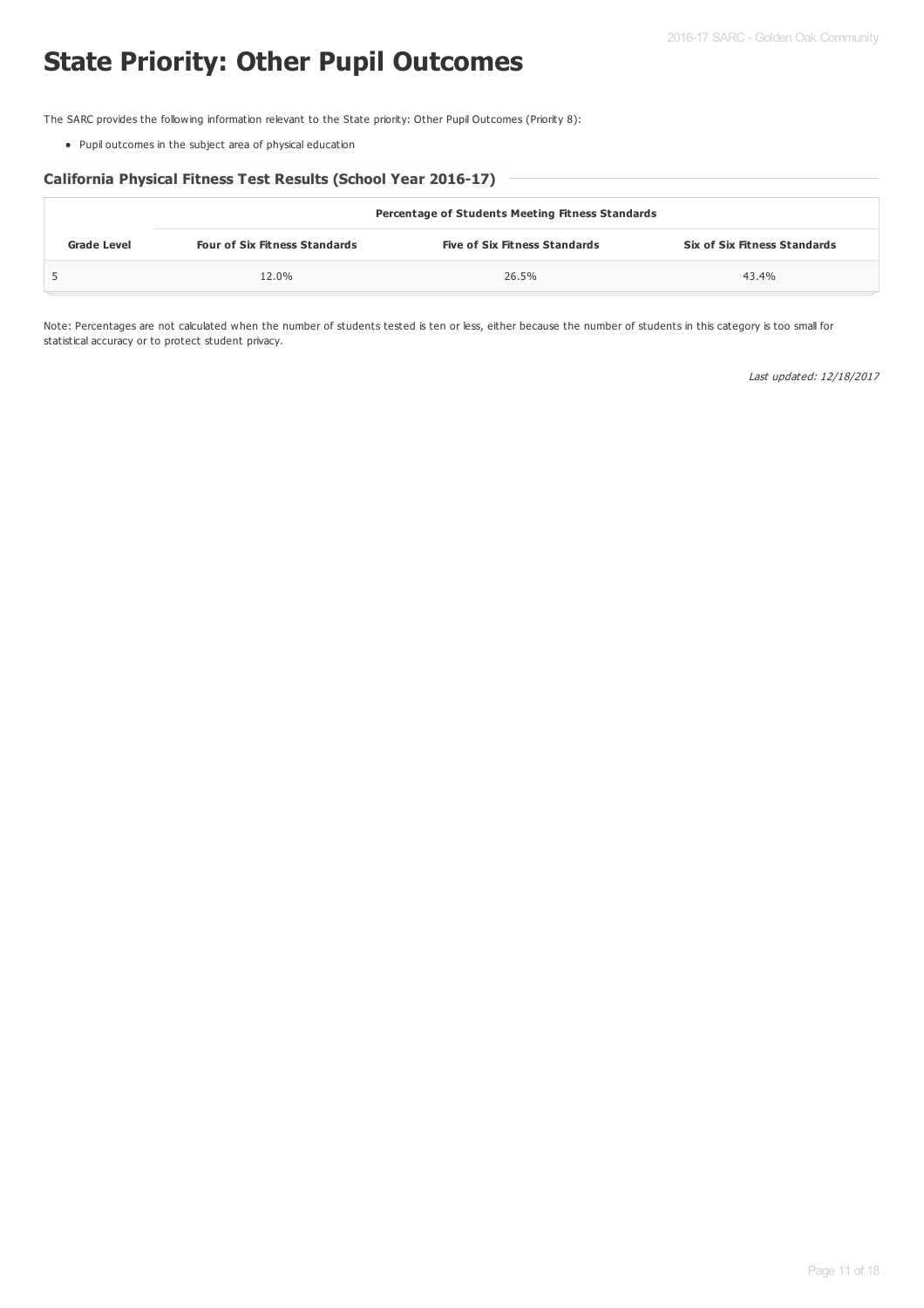# **C. Engagement**

# **State Priority: Parental Involvement**

The SARC provides the following information relevant to the State priority: Parental Involvement (Priority 3):

Efforts the school district makes to seek parent input in making decisions for the school district and each schoolsite

#### **Opportunities for Parental Involvement (School Year 2017-18)**

Parent support and involvement is an area of pride for Golden Oak Community School along with the Sulphur Springs Union School District. Our commitment to community involvement is demonstrated by providing a variety of access avenues. The Golden Oak PTA is our largest parent organization. The PTA plans and sponsors many school events: Book Fairs, Fall Festival, Family Fun Nights (including Parent/Child events and Family Nights Out), Holiday Boutique, and Red Ribbon Week, just to name a few. Our School Site Council and our ELAC provides elected parent representatives to give input on our School Plan, School Budget and School Safety Plan. Golden Oak is fortunate to have over 150 parent volunteers who can be found daily in the office, library, classrooms, and helping with the yearbook. Additionally, parents are invited to the school for events such as Back to School Night, Open House, GATE Night, grade level performances, Parent Conferences, monthly awards assemblies, AR awards assemblies, Family Educational Nights, and parent workshops.

# **State Priority: Pupil Engagement**

Last updated: 12/19/2017

The SARC provides the following information relevant to the State priority: Pupil Engagement (Priority 5):

- High school dropout rates; and
- High school graduation rates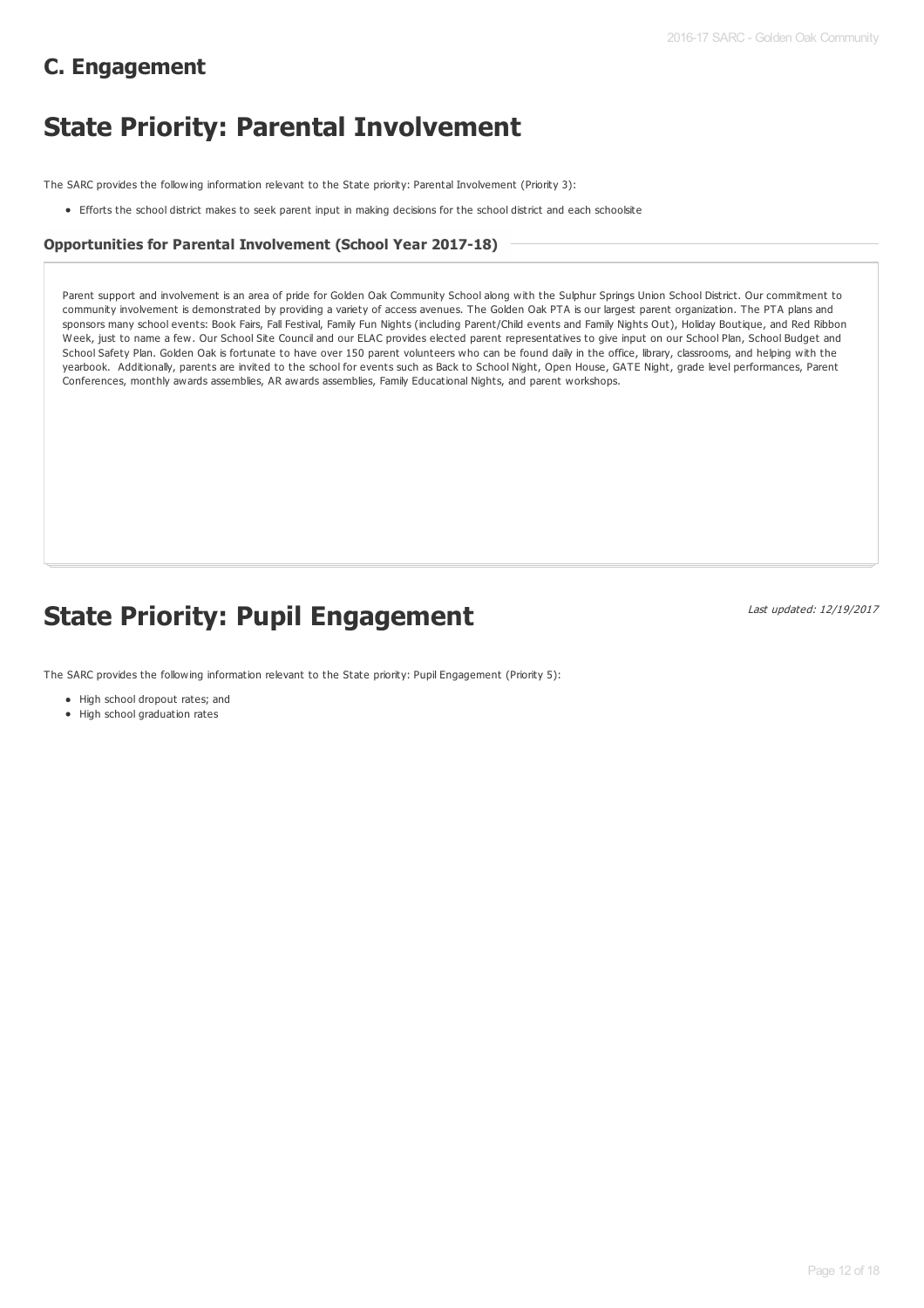# **State Priority: School Climate**

The SARC provides the following information relevant to the State priority: School Climate (Priority 6):

- Pupil suspension rates;
- Pupil expulsion rates; and  $\bullet$
- Other local measures on the sense of safety

#### **Suspensions and Expulsions**

|             | School  |         |         | <b>District</b> |         |         | <b>State</b> |         |         |
|-------------|---------|---------|---------|-----------------|---------|---------|--------------|---------|---------|
| Rate        | 2014-15 | 2015-16 | 2016-17 | 2014-15         | 2015-16 | 2016-17 | 2014-15      | 2015-16 | 2016-17 |
| Suspensions | $0.0\%$ | $0.0\%$ | $0.0\%$ | 0.6%            | 0.2%    | 0.5%    | 3.8%         | 3.7%    | $3.7\%$ |
| Expulsions  | $0.0\%$ | $0.0\%$ | $0.0\%$ | $0.0\%$         | $0.0\%$ | 0.0%    | 0.1%         | 0.1%    | 0.1%    |





#### Last updated: 12/18/2017

## **School Safety Plan (School Year 2017-18)**

While the 2016/2017 plan was reviewed and updated at the February 2017 School Site Council meeting, Golden Oak's School Safety Plan is continually monitored for areas of improvement and/or change. Every student and staff member has the right to attend a safe school where he or she is free from physical or psychological harm. The School Safety Plan includes:

-School disaster procedures

-A school-wide positive behavior and discipline plan

-Guidelines to promote safe student and staff transitions including: ingress and egress of buildings, as well as travel to and from school

-District and community resources for students and parents

-Guidelines to promote a safe environment where students, parents, staff and the community communicate in a manner that is respectful to all cultural, racial, and religious backgrounds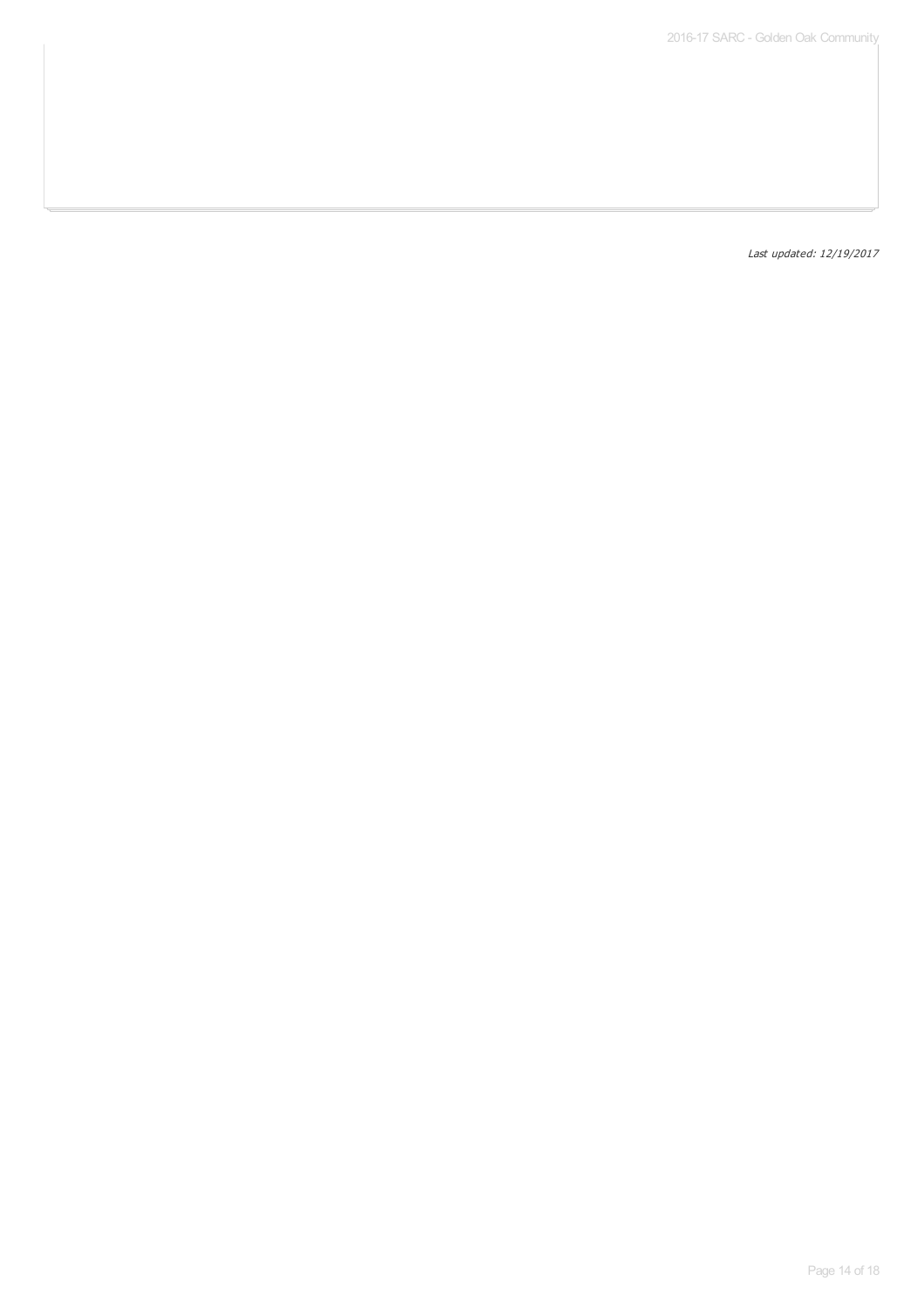# **D. Other SARC Information**

The information in this section is required to be in the SARC but is not included in the state priorities for LCFF.

### **Federal Intervention Program (School Year 2017-18)**

| <b>Indicator</b>                                    | School    | <b>District</b>                                |
|-----------------------------------------------------|-----------|------------------------------------------------|
| Program Improvement Status                          | Not in PI | Not in PI                                      |
| First Year of Program Improvement                   |           |                                                |
| Year in Program Improvement                         |           |                                                |
| Number of Schools Currently in Program Improvement  | N/A       |                                                |
| Percent of Schools Currently in Program Improvement | N/A       | $\hspace{0.1mm}-\hspace{0.1mm}-\hspace{0.1mm}$ |

#### Last updated: 12/18/2017

## **Average Class Size and Class Size Distribution (Elementary)**

| 2014-15            |                         |              |                     | 2015-16        |                               |                     | 2016-17      |                     |                        |             |                |                |
|--------------------|-------------------------|--------------|---------------------|----------------|-------------------------------|---------------------|--------------|---------------------|------------------------|-------------|----------------|----------------|
|                    |                         |              | Number of Classes * |                |                               | Number of Classes * |              | Number of Classes * |                        |             |                |                |
| <b>Grade Level</b> | Average Class Size 1-20 |              | $21 - 32$           | $33+$          | Average Class Size 1-20 21-32 |                     |              |                     | 33+ Average Class Size | $1 - 20$    | $21-32$ $33+$  |                |
| K                  | 23.0                    | $\mathbf{0}$ | 3                   | $\mathbf 0$    | 23.0                          | $\mathbf 0$         | 3            | $\mathbf 0$         | 26.0                   | $\mathbf 0$ | 3              | $\mathbf 0$    |
| $\mathbf{1}$       | 21.0                    | $\mathbf 0$  | 3                   | $\mathbf 0$    | 25.0                          | $\mathbf 0$         | 3            | $\mathbb O$         | 26.0                   | $\mathbf 0$ | 3              | $\mathbf 0$    |
| $\overline{2}$     | 27.0                    | $\mathbf{0}$ | 3                   | $\mathbf{0}$   | 24.0                          | $\mathbf 0$         | 3            | $\mathbb O$         | 25.0                   | $\mathbf 0$ | 3              | $\mathbf 0$    |
| 3                  | 25.0                    | $\mathbf 0$  | 3                   | $\mathbf 0$    | 25.0                          | $\mathbf 0$         | 3            | $\mathbb O$         | 25.0                   | $\mathbf 0$ | 3              | $\mathbf 0$    |
| $\overline{4}$     | 29.0                    | $\mathbf 0$  | 3                   | $\mathbf{0}$   | 33.0                          | $\mathbf 0$         | $\mathbf{1}$ | $\mathbf{1}$        | 35.0                   | $\mathbf 0$ | $\mathbf 0$    | $\overline{2}$ |
| 5                  | 34.0                    | $\mathbf 0$  | $\mathbf 0$         | $\overline{2}$ | 34.0                          | $\mathbf 0$         | $\mathbf{1}$ | $\overline{2}$      | 32.0                   | $\mathbf 0$ | $\overline{2}$ | $\mathbf{1}$   |
| 6                  | 33.0                    | $\mathbf{0}$ | $\mathbf{1}$        | $\overline{2}$ | 35.0                          | $\mathbf 0$         | $\mathbf 0$  | 3                   | 29.0                   | $\mathbf 0$ | 3              | $\mathbf 0$    |
| Other              | 0.0                     | $\mathbf 0$  | $\mathbf 0$         | $\mathbf 0$    | 0.0                           | $\mathbf 0$         | $\mathbf 0$  | $\mathbf 0$         | 0.0                    | $\mathbf 0$ | $\mathbf 0$    | $\mathbf 0$    |

\* Number of classes indicates how many classes fall into each size category (a range of total students per class).

#### Last updated: 11/28/2017

# **Academic Counselors and Other Support Staff (School Year 2016-17)**

| <b>Title</b>                                        | Number of FTE* Assigned to School | Average Number of Students per Academic Counselor |
|-----------------------------------------------------|-----------------------------------|---------------------------------------------------|
| Academic Counselor                                  |                                   |                                                   |
| Counselor (Social/Behavioral or Career Development) |                                   | N/A                                               |
| Library Media Teacher (Librarian)                   |                                   | N/A                                               |
| Library Media Services Staff (Paraprofessional)     | 0.5                               | N/A                                               |
| Psychologist                                        | 0.5                               | N/A                                               |
| Social Worker                                       |                                   | N/A                                               |
| Nurse                                               |                                   | N/A                                               |
| Speech/Language/Hearing Specialist                  | 0.6                               | N/A                                               |
| Resource Specialist (non-teaching)                  |                                   | N/A                                               |
| Other                                               |                                   | N/A                                               |

Note: Cells with N/A values do not require data.

\*One Full Time Equivalent (FTE) equals one staff member working full time; one FTE could also represent two staff members who each work 50 percent of full time.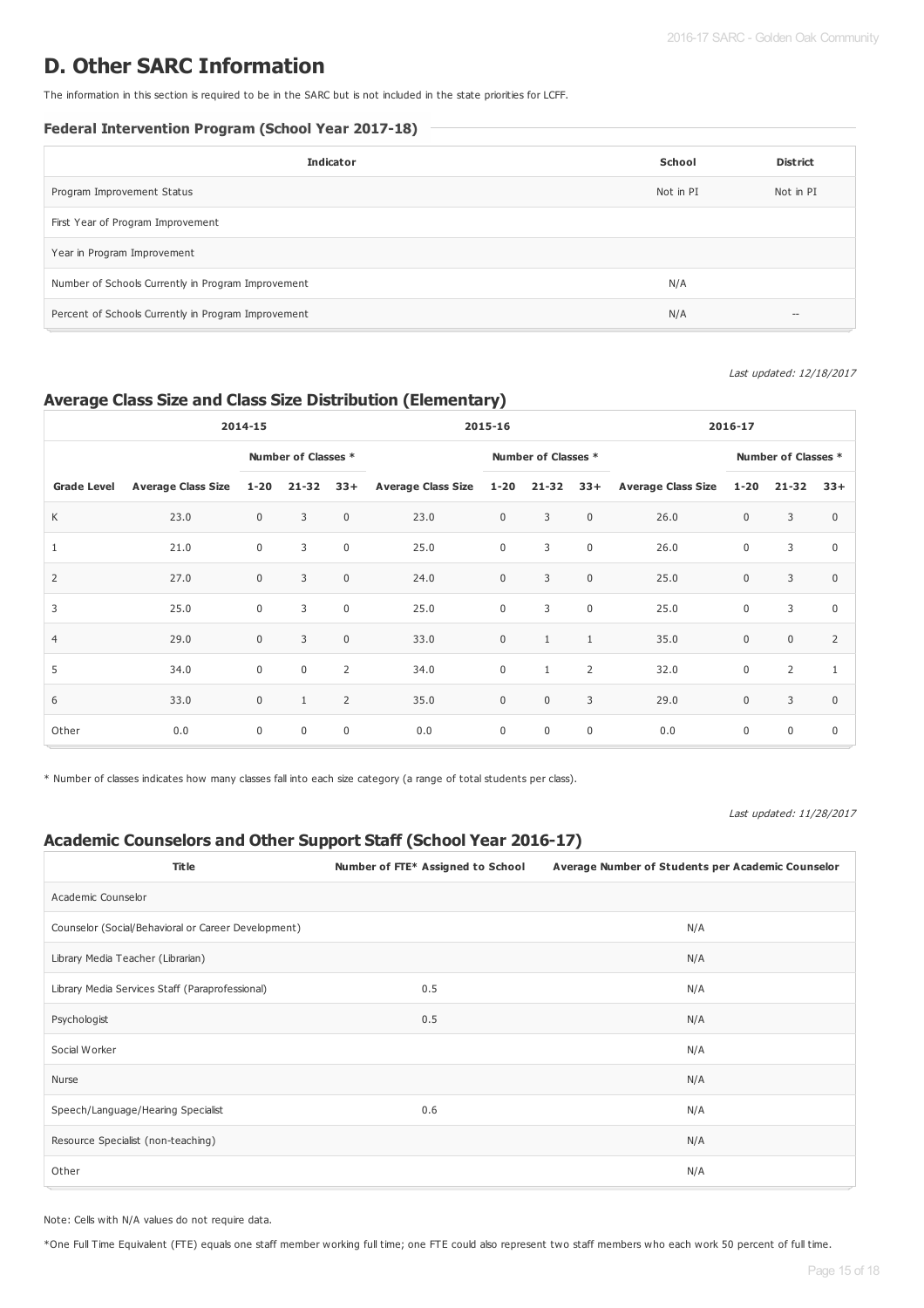# **Expenditures Per Pupil and School Site Teacher Salaries (Fiscal Year 2015-16)**

| Level                                         | <b>Total Expenditures Per Pupil</b> | <b>Expenditures Per Pupil</b><br>(Restricted) | <b>Expenditures Per Pupil</b><br>(Unrestricted) | <b>Average Teacher Salary</b> |
|-----------------------------------------------|-------------------------------------|-----------------------------------------------|-------------------------------------------------|-------------------------------|
| School Site                                   | \$5831.0                            | \$981.0                                       | \$4849.0                                        | \$76423.0                     |
| District                                      | N/A                                 | N/A                                           | \$4975.0                                        | \$73958.0                     |
| Percent Difference - School Site and District | N/A                                 | N/A                                           | $-2.6%$                                         | 3.3%                          |
| State                                         | N/A                                 | N/A                                           | \$6574.0                                        | \$78363.0                     |
| Percent Difference - School Site and State    | N/A                                 | N/A                                           | $-30.2%$                                        | $-2.5%$                       |

Note: Cells with N/A values do not require data.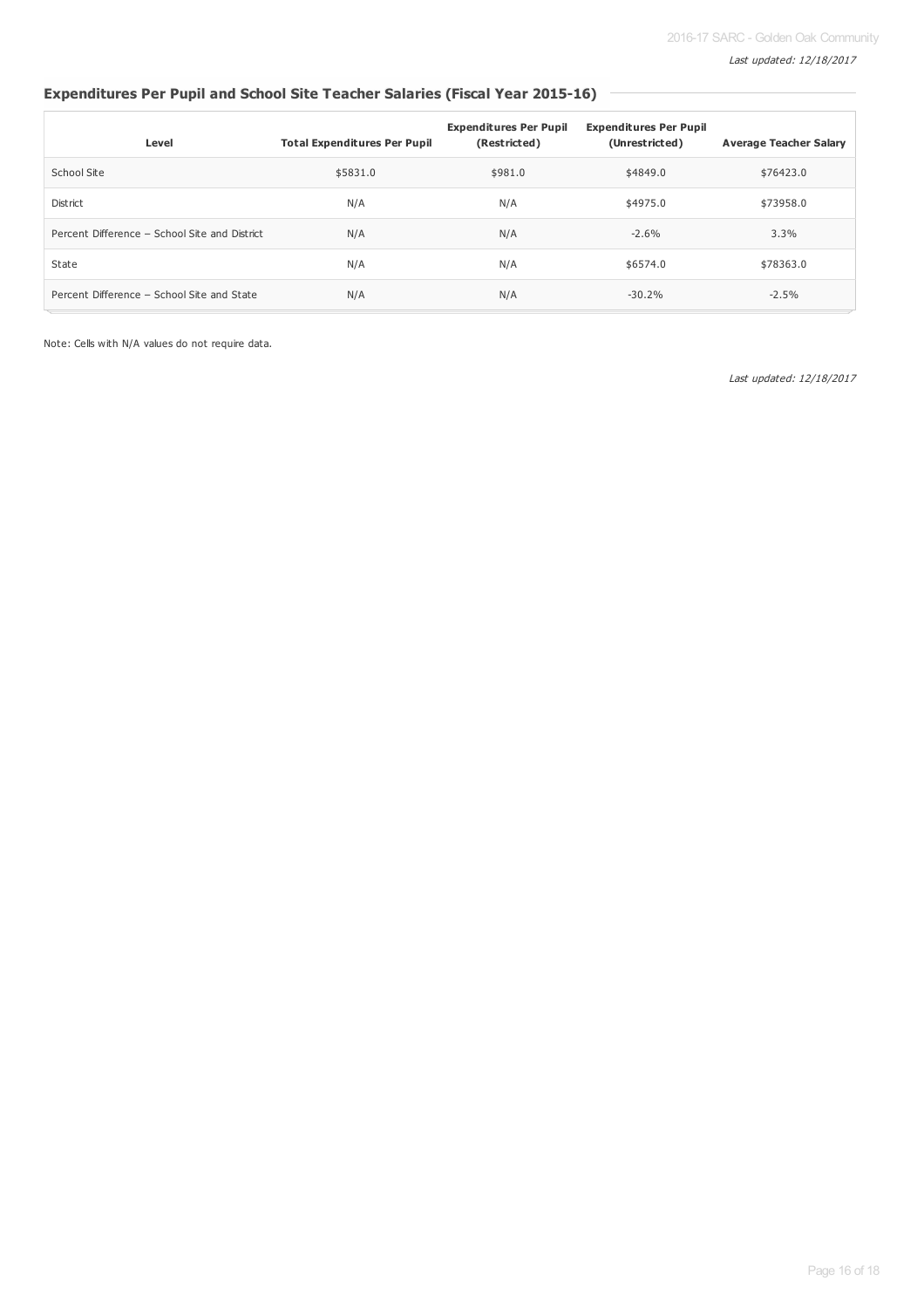- Title II, Part A Teacher Quality & Class Size Reduction
- Title III, Part A Limited English Proficient (LEP)
- LCFF Base and Concentration Grants

Last updated: 12/18/2017

#### **Teacher and Administrative Salaries (Fiscal Year 2015-16)**

| Category                                      | <b>District Amount</b> | <b>State Average For Districts In Same Category</b> |
|-----------------------------------------------|------------------------|-----------------------------------------------------|
| Beginning Teacher Salary                      | \$42,991               | \$48,678                                            |
| Mid-Range Teacher Salary                      | \$66,876               | \$78,254                                            |
| Highest Teacher Salary                        | \$88,426               | \$96,372                                            |
| Average Principal Salary (Elementary)         | \$104,102              | \$122,364                                           |
| Average Principal Salary (Middle)             | \$                     | \$125,958                                           |
| Average Principal Salary (High)               | \$                     | \$126,758                                           |
| Superintendent Salary                         | \$161,724              | \$212,818                                           |
| Percent of Budget for Teacher Salaries        | 36.0%                  | 38.0%                                               |
| Percent of Budget for Administrative Salaries | 5.0%                   | 5.0%                                                |

For detailed information on salaries, see the CDE Certificated Salaries & Benefits Web page at <http://www.cde.ca.gov/ds/fd/cs/> .





#### Last updated: 12/18/2017

#### **Professional Development**

The Sulphur Springs Union School District is firmly committed to providing professional development for all teachers to support the successful progress for our students' academic and social development. Our continued professional development is based on data reflecting our students' academic and social needs.

The professional development offered is grade level or content specific, and addresses the current California State Standards. Professional development can include training in specific subject areas, general academics, social behavior, instructional use of technology, as well as job-embedded activities related to the California Standards for the Teaching Profession. New teachers also take part in a support program titled, Induction Program.